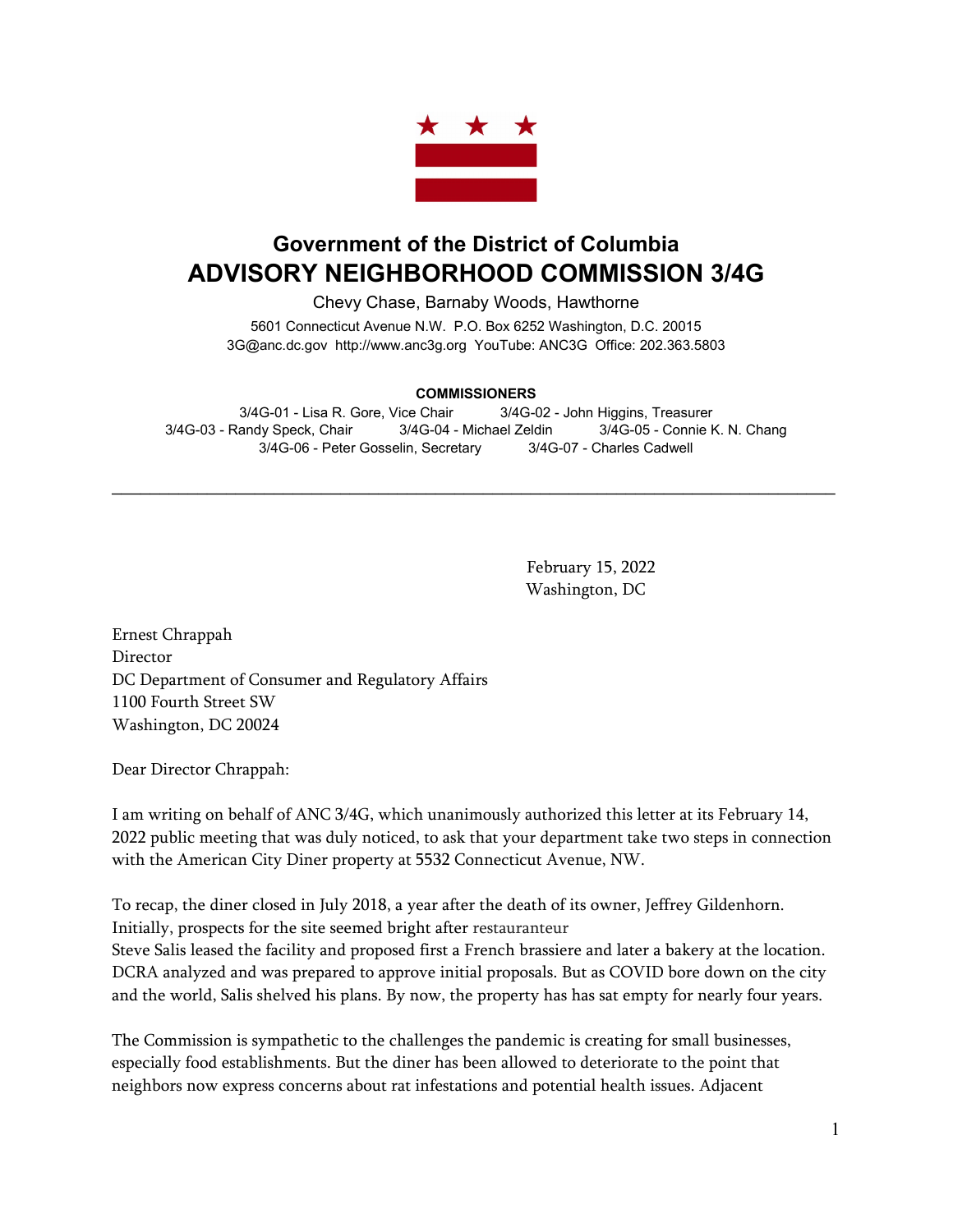businesses seem likely to be suffering as a result of the eyesore the property presents. In addition, it appears that the leasing agent, KLNB, may be skirting DC regulations in some of its marketing of the property.

As a result, we ask, first, that your department inspect the property to determine whether it is blighted under DC Code § 42-3131.05. If you determine it is, we believe you will find that it is no longer exempt from penalties under [DC's tax law.](https://otr.cfo.dc.gov/page/otr-vacant-real-property) We ask that you notify the Office of Tax and Revenue that the property is blighted and should, therefore, be taxed as Class 4-blighted.

As you know, our Commission testified before the Council's Committee of the Whole in [May 2021,](https://anc3g.org/wp-content/uploads/2021/06/Testimony-on-Vacant-and-Blighted-Properties-5-25-21-final-.pdf) and **January 2022**, about vacant and blighted residential properties in our ANC. Our concerns apply with even greater force to blighted commercial property. Because of its prominence along our Connecticut Avenue commercial corridor and its negative impact on surrounding businesses, this deteriorating property drags down the entire neighborhood.

Second, we ask that your department review whether KLNB is violating [DC billboard regulations](https://dcregs.dc.gov/Common/DCMR/RuleList.aspx?DownloadFile=A00E565F-0000-C893-8851-F5088EE3632B) in its use of the space above the diner — which previously carried public art — to advertise the property for lease. While there may be an exemption from the regulations for advertising lease or sale of a property, it seems unlikely this absolves KLNB because its specific message suggests that the billboard space is available to be leased for a commercial message, a use that we believe the regulations do not permit. We are appending an analysis by attorney Larry Hargrove that was recently posted on a local social media site, the Chevy Chase Community listserv.

I would be happy to speak with you about this issue at your earliest convenience. I am reachable essentially 24/7 via email or at 202-251-3945.

Sincerely, Peter Gosselin

Commissioner, ANC 3/4G-06

cc: Phil Mendelson, Chair, District Council Blaine Stum, Senior Policy Advisor, District Council Isaac Boateng, DCRA liaison Alex Krefetz, Program Manager, Chevy Chase Main Street